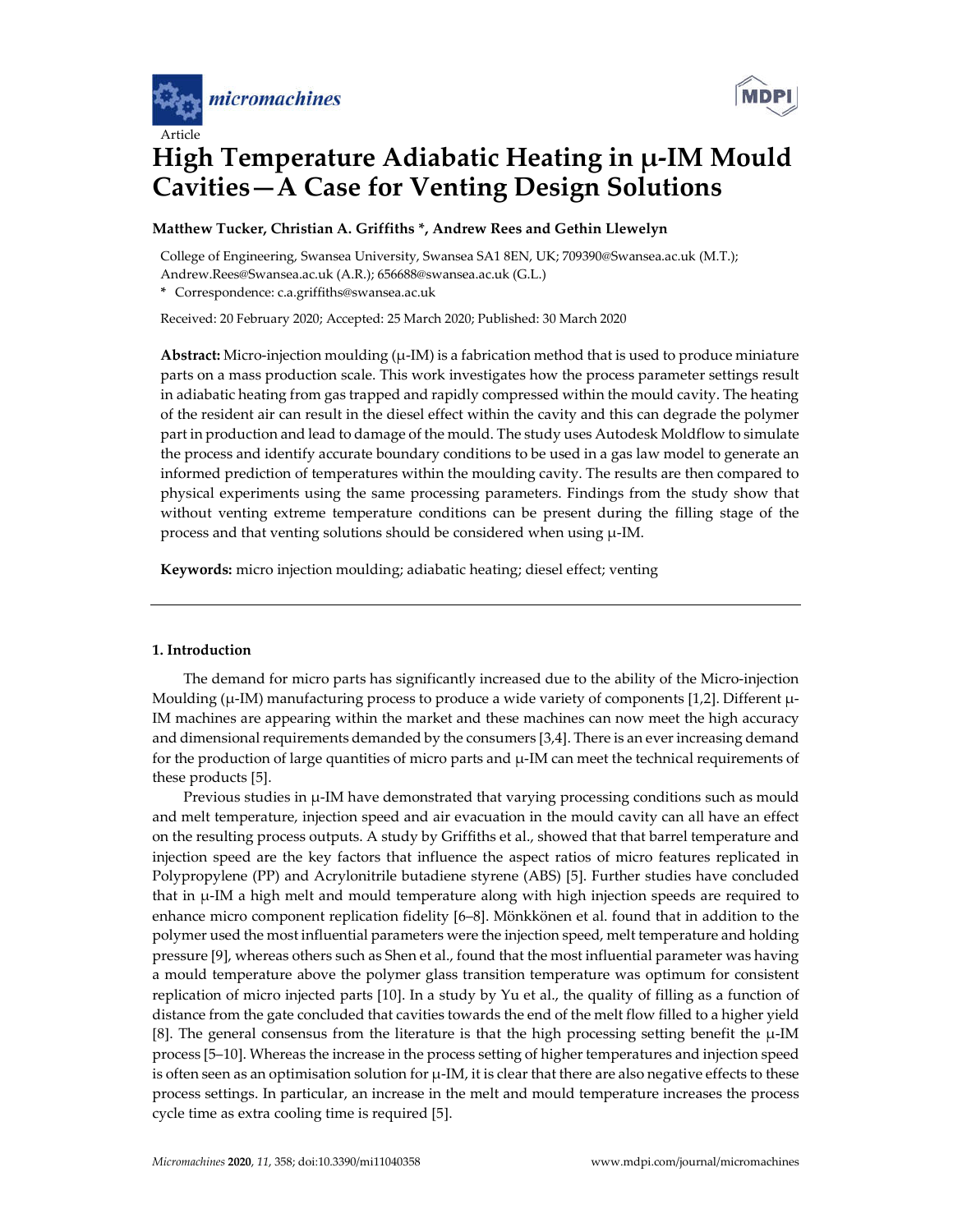During the filling process, the polymer has a specific volume  $(V)$ , which varies depending on both the resultant pressure  $(P)$  and temperature  $(T)$ . *PVT* data is used to represent the melt flows compressibility and shows the functional dependence between the polymers volume, pressure and temperature [11]. When cavity air temperature is kept at a constant heat for a given volume, the temperature will only rise when the air is further compressed resulting in work performed on the system. This increase in temperature is referred to as the adiabatic temperature and the whole procedure is referred to as adiabatic heating. Furthermore, as the temperature is increased there is an increase in the resulting pressure which will continue to increase the more it is compressed [12]. For the adiabatic heat process, the ideal gas law outlines the relationship between the air Pressure  $(P)$ , Volume  $(V)$ , Temperature  $(T)$  and the number of moles  $(n)$  of an ideal gas. For an adiabatic process, there is no heat transfer that takes place, meaning no heat is added or removed to the system. An ideal gas has a given number of atoms in a specified volume and when this changes it inversely effects the pressure and linearly the temperature. This is expressed in Equation (1) below where  *is the* value for the universal gas constant.

$$
PV = nRT \tag{1}
$$

where for an adiabatic process the final temperature *T*<sub>2</sub> is given as:

$$
T_{2=T_1(\frac{V_1}{V_2})^{\gamma-1}} \tag{2}
$$

In addition, the final pressure  $P_2$  is given as:

$$
P_{2=P_1\left(\frac{V_1}{V_2}\right)^{\gamma}}\tag{3}
$$

where  $T_1$ ,  $P_1$  and  $V_1$  are the initial state values and  $T_2$ ,  $P_2$  and  $V_2$  are the final state values.  $\gamma$  is the ratio of heat capacity at constant pressure (*Cp*) to heat capacity at constant volume (*Cv*) [13]. Air is a diatomic gas made up of around 78% Nitrogen, 20% Oxygen, 0.9% Argon and the further 1.1% made up of additional elements and has a specific heat ratio given as  $\gamma = 1.4$  [13].

The adiabatic process can result in extremely high temperatures within the  $\mu$ -IM mould, with the potential to cause ignition of the compressed gases. This combustion is referred to as the diesel effect, which can lead to damage of the mould cavity as well as degradation of the polymer part [7]. Like the cycle of a diesel engine, the polymer is injected at high speed where it rapidly compresses the air within the mould cavity, which in turns leads the temperature to adiabatically increase.

This high-pressure environment within a mould cavity combined with volatile gases chemically released from the polymer can increase the likelihood of ignition as the auto ignition temperature of the air and gas mixture is achieved. For ignition to occur, there must be a stoichiometric mixture of oxygen and process gasses within the cavity [14]. Process issues due to the combustion in the mould are typically burn marks, short shots, poor surface finish or a change in structural property of the polymer [15]

During the µ-IM process failure to integrate air evacuation within the cycle has the potential to introduce poor process control and damage the mould tooling [12]. When the polymer melt is injected into the mould cavity, the flow front pushes the unvented air towards the end of the cavity causing it to compress. This compression increases the air temperature significantly within the mould. It can result in outgassing, decomposition of mould compounds or leave corrosive residue [12]. Within conventional injection moulding, it is found that the resident air will be evacuated out of the mould cavity through the mould parting line and coarse grain grinding of the surfaces can be used to facilitate this [16]. Passive venting can also be provided with gaps machined at the parting line surfaces (usually at the end of a flow front). These permissible vents allow air to escape without significant pressure build. Usually they are 1.5–2.5 mm wide and the vent depth depends on the polymer being processed. PP, Polyamide (PA), Polyoxymethylene (POM), Polyethylene (PE) use a <15 µm depth vent and Polystyrene (PS), ABS, Polycarbonate (PC), polymethylmethacrylate (PMMA) use a  $\leq$ 30  $\mu$ m depth vent [16]. In addition to this, the pressurised flow front can push air into ejector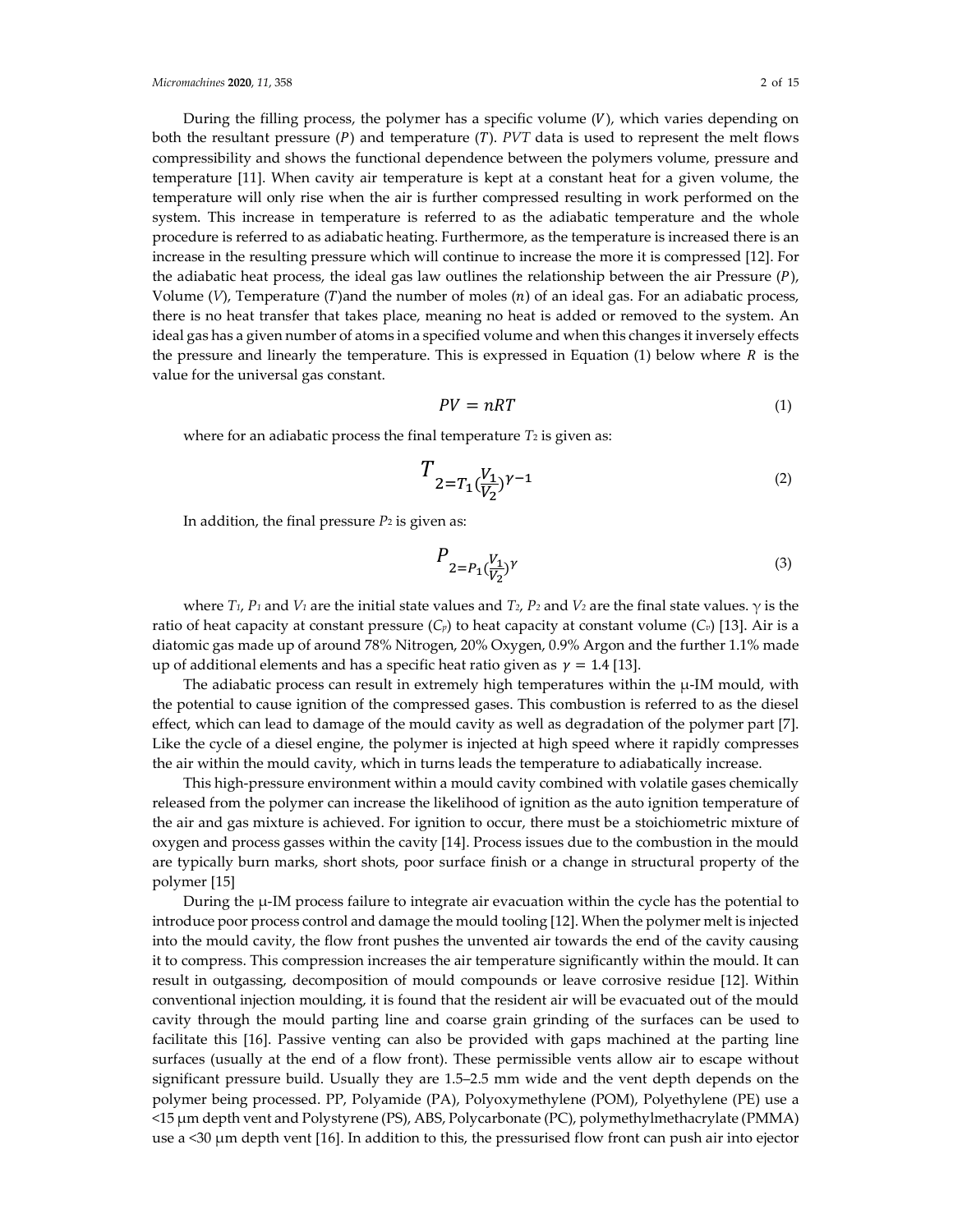pins. Venting pins can be made if the pin is 20–50 µm smaller than the bore for a length of 300 µm [16].

Often the dimensions of these vents are larger than some micro parts, so macro venting design rules do not easily translate to micro moulds. Yao and Kim identified that components manufactured by µ-IM fall into one of the following two categories. Type A are components with overall sizes of less than 1 mm while Type B have larger overall dimensions but incorporate micro features with sizes typically smaller than 200  $\mu$ m [17]. So it can be seen that due to scaling issues some of the rules for macro venting solutions cannot be used in  $\mu$ -IM. Ideally, the primary vent is present at the split line of the mould faces but with high precision surface achieved when manufacturing moulds using micro machining processes [18] there can be insufficient gaps between the split lines.

Currently, changes to the processing conditions and altering the injection locations and injection speed profiles is used to prevent air traps but with very fast injection times this method has limitations. Also, the majority of micro parts are considered to be 'blind-holes' where the air gets trapped and gets compressed at high flow speeds and this cause resistance to the melt flow resulting in abnormalities within the final part production such as uneven flow fronts [19].

To aid the evacuation of air from a mould cavity, vacuum venting has been introduced within µ-IM tooling platforms. This feature aids in the counteracting pressure that is being produced by the compressed air at the flow front which improves replication accuracy and process control [20]. Utilising vacuum venting results in the ability to reduce the flow resistance of the polymer melt that would usually be effected by trapped air within the cavity or micro features [21]. In the study by Lucchetta et al., the importance of ensuring that assisted venting does not reduce the temperature of the mould surface was highlighted for temperature sensitive polymers [22].

This research will demonstrate the requirement for venting design solutions when considering mass manufacture of polymer micro components. A micro test part will be produced using the  $\mu$ -IM process to establish if adiabatic heating will occur from gas trapped and rapidly compressed within the mould cavity. In the methodology section, the Autodesk Moldflow (Autodesk, San Rafael, CA, USA) setup for simulating part manufacture with varying processing parameters using the Design of Experiments (DOE) method is shown. This is then followed by the application of an adiabatic heating model using the boundary conditions established from the simulation to generate an informed prediction of temperatures within the moulding cavity. Finally, the adiabatic heating and diesel effect results are presented and compared to parts produced with the same process settings used in the simulation.

## **2. Experimental Procedure**

#### *2.0. Part Design*

For this study, a geometry (Figure 1) was used which is suitable for replication using a Battenfeld Microsystem 50 µ-IM machine (Wittmann Battenfeld GmbH, Kottingbrunn, Austria). The geometry had a constant thickness of 0.5 mm, a runner length of 40 mm and a final rectangular section measuring 15 mm × 5 mm. Each of the corners had a radius of 0.5 mm in order to reduce shear. The geometry had an overall surface area of 249.75 mm<sup>2</sup> and a volume of 47.61 mm<sup>3</sup>. The total flow length of the part was 55.8 mm (Table 1)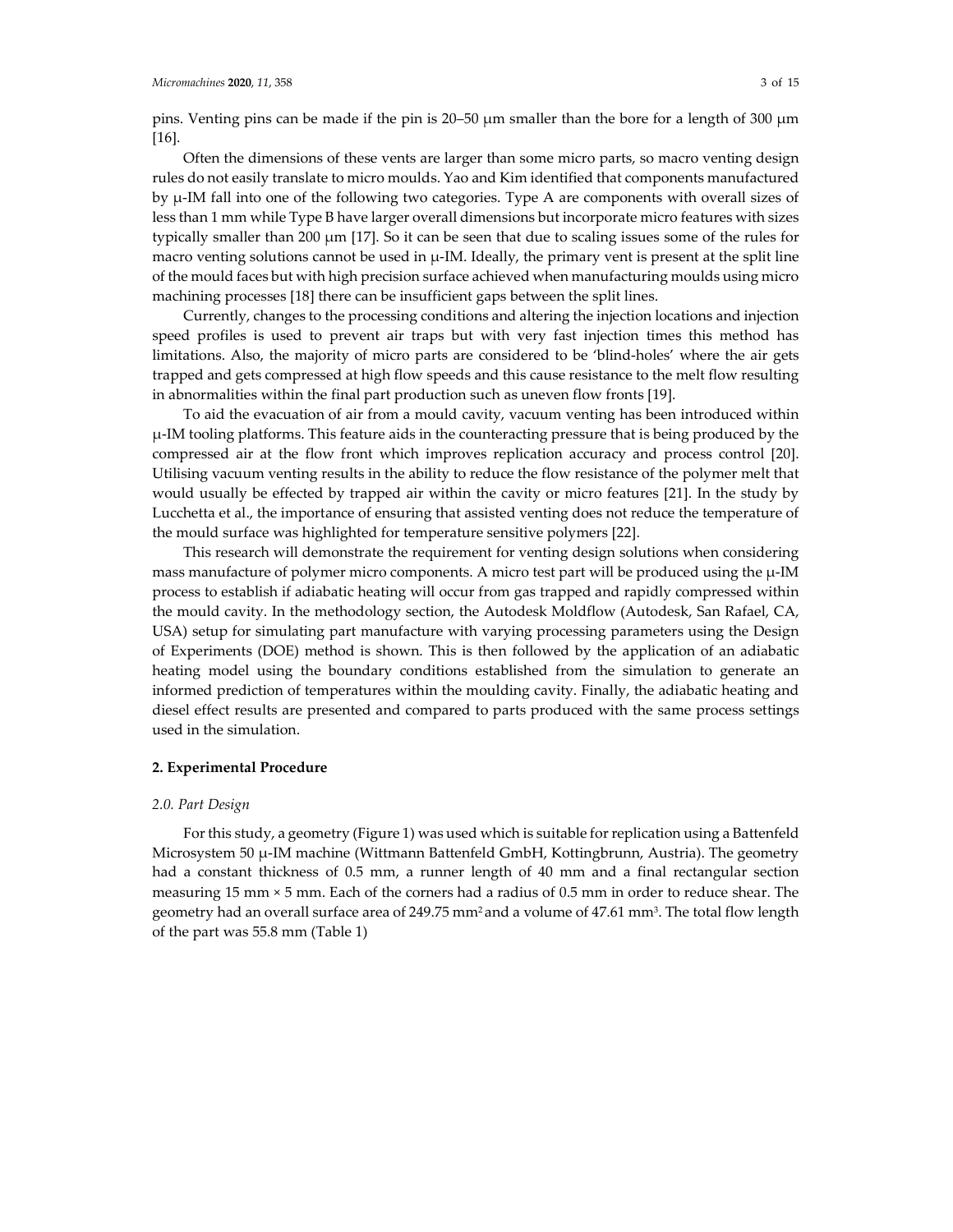

**Figure 1.** Test part geometry.

| Table 1. Section dimensions for the test part. |  |  |  |  |
|------------------------------------------------|--|--|--|--|
|------------------------------------------------|--|--|--|--|

| Length          |      |  |  |
|-----------------|------|--|--|
| Distance (mm)   |      |  |  |
| Length sum (mm) | 19.5 |  |  |

# *2.1. Moldflow Simulation*

In this study, the simulation software Autodesk Moldflow Insight 2018 was used. A study by Xie et al. concluded that a 2.5D meshes such as the Moldflow dual domain mesh do not capture all effects taking place [23]. Therefore, a full 3D meshwais used. Following preliminary mesh sensitivity analysis an element size of 0.1 mm was used as illustrated in Figure 2.



**Figure 2.** Element size 0.1mm 3D (Fine mesh).

# *2.2. Materials*

The material properties for PP and ABS are displayed in Table 2. Both materials are used extensively within an industrial context [24].

**Table 2.** Material properties of Polypropylene (PP) and Acrylonitrile butadiene styrene (ABS)*.*

| Description | (PP) | (ABS)                                        |
|-------------|------|----------------------------------------------|
| Family Name |      | Polypropylenes (PP) Acrylonitrile Copolymers |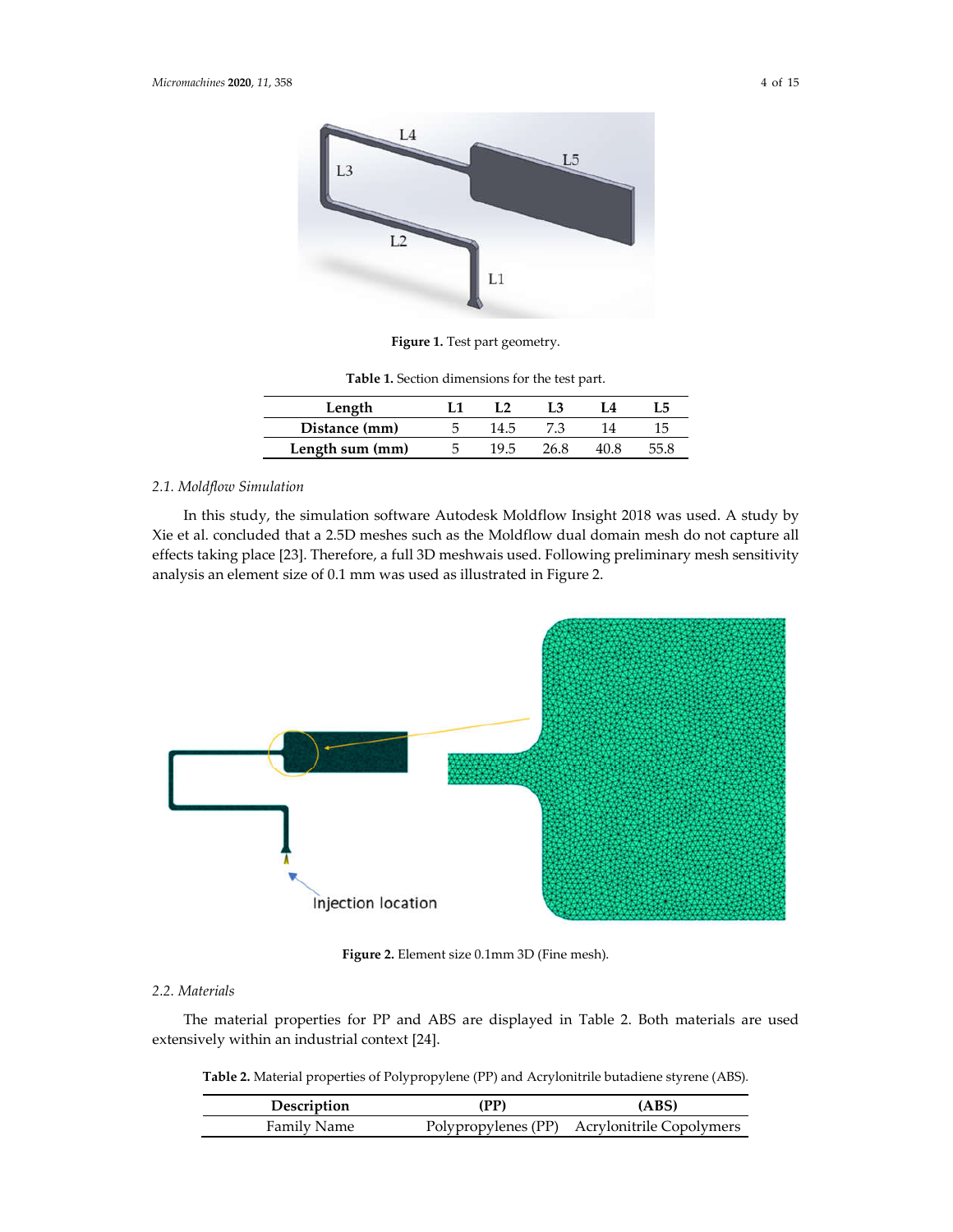| SABIC PP 56M10                   | <b>MAGNUM 8434</b> |  |  |  |
|----------------------------------|--------------------|--|--|--|
| SABIC Europe B.V.                | Trinseo EUR        |  |  |  |
| VI(240)0087                      | VI(240)0212        |  |  |  |
| 150                              | 50                 |  |  |  |
| <b>Specific Heat Data</b>        |                    |  |  |  |
| 240                              | 240                |  |  |  |
| 2750                             | 2032               |  |  |  |
| <b>Thermal Conductivity Data</b> |                    |  |  |  |
| 240                              | 240                |  |  |  |
| 0.18                             | 0.152              |  |  |  |
| <b>Mechanical Properties</b>     |                    |  |  |  |
| 1340 MPa                         | 2240 MPa           |  |  |  |
| 0.392                            | 0.392              |  |  |  |
| 481.3 MPa                        | 804.6 MPa          |  |  |  |
| <b>Environmental Impact</b>      |                    |  |  |  |
| 5                                | 7                  |  |  |  |
| 3                                | 5                  |  |  |  |
|                                  |                    |  |  |  |

# *2.3. Boundary Conditions*

The simulation boundary conditions and process settings were the same as those used when processing PP and ABS on the Battenfeld 50 µ-IM machine. The mould geometry was set as solid walls whilst the tooling material was P-20 tool steel. Table 3 below shows the mechanical and thermal properties of the steel. One injection gate was used and is displayed in Figure 2. Table 4 illustrates the process variables used for the simulation L9 DOE.

**Table 3.** Mechanical and thermal properties of P-20 tool steel.

| <b>Mould Specific Heat</b> | $460$ J/Kg <sup>o</sup> C |
|----------------------------|---------------------------|
| Mould Thermal conductivity | 29 W/m <sup>o</sup> C     |
| <b>Elastic Modulus</b>     | 205,000 MPa               |
| Poisson ratio              | በ 29                      |

| Test No. |     | Melt Temp $(^{\circ}C)$ |    | Mould Temp $(^{\circ}C)$ |     | Injection Speed (mm/s) |
|----------|-----|-------------------------|----|--------------------------|-----|------------------------|
|          | PP  | <b>ABS</b>              | PP | <b>ABS</b>               | PP  | <b>ABS</b>             |
| Test 1   | 220 | 220                     | 20 | 40                       | 200 | 200                    |
| Test 2   | 250 | 250                     | 40 | 60                       | 500 | 500                    |
| Test 3   | 270 | 280                     | 60 | 80                       | 800 | 800                    |
| Test 4   | 220 | 220                     | 40 | 60                       | 800 | 800                    |
| Test 5   | 250 | 250                     | 60 | 80                       | 200 | 200                    |
| Test 6   | 270 | 280                     | 20 | 40                       | 500 | 500                    |
| Test 7   | 220 | 220                     | 60 | 80                       | 500 | 500                    |
| Test 8   | 250 | 250                     | 20 | 40                       | 800 | 800                    |
| Test 9   | 270 | 280                     | 40 | 60                       | 200 | 200                    |

| Table 4. Test parameters. |  |
|---------------------------|--|
|---------------------------|--|

# **3. Results**

*3.1. Simulation* 

3.1.1. Moldflow Air Trap Results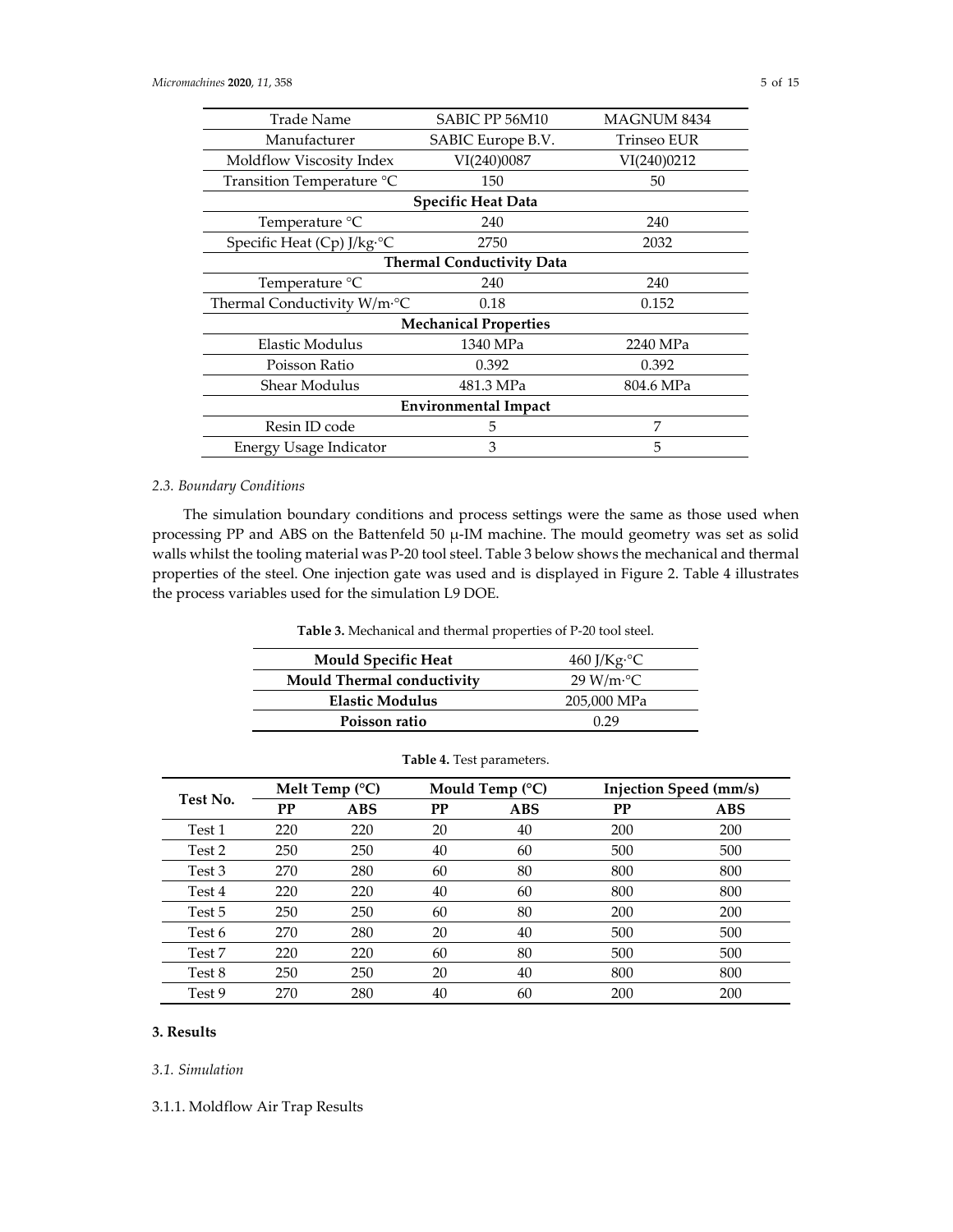Air traps are formed when the flow front of the polymer melt compresses air against the cavity wall when there is insufficient venting in place. The simulations identify regions of the test part where air is trapped and where there is potential for the diesel effect. For PP all nine tests successfully filled the mould and all contain air traps on the end wall of the cavity. Figure 3 shows an air trap witnessed in test one and this is a typical representation from all performed experiments. The result is informative in that it shows the part and tool designer where potential part quality issues may arise due to gassing and where vents need to be considered. When processing with ABS only three tests which utilised the higher melt temperatures (Test 3, 6 and 9) achieved a completely filled cavity. For

the filled parts the air trap positions are similar to those observed for the PP simulations.



**Figure 3.** Air traps witnessed in Polypropylene (PP) simulations.

## 3.1.2. Moldflow PP and ABS Temperature Results

Figure 4 displays the resulting Flow Front Temperatures  $(T_f)$  reached in the simulations when compared against the input Temperatures (*Ti*) detailed in Table 4. For both materials an increase in *Tff* temperature from the *Ti* is observed. Test 4 had the largest increase in temperatures from the *Ti.* In particular, for PP and ABS an increase in 8.13% and 19.5% respectively was witnessed.

Typically, polymers have an absolute maximum melt temperature. Any increase in this value can result in degradation of the polymer. For the PP test 3 experiment, the absolute maximum melt temperature for the material (280 °C) is exceeded by 2.6 °C due to a shear heating temperature in the cavity. This means that this setting should be avoided and that there is also potential for increased gassing from polymer degradation. For both materials it can be seen that the process window based on the four factors has a large influence on the temperature of the polymer within the cavity and this has the potential to influence the temperature of the resident air within the cavity.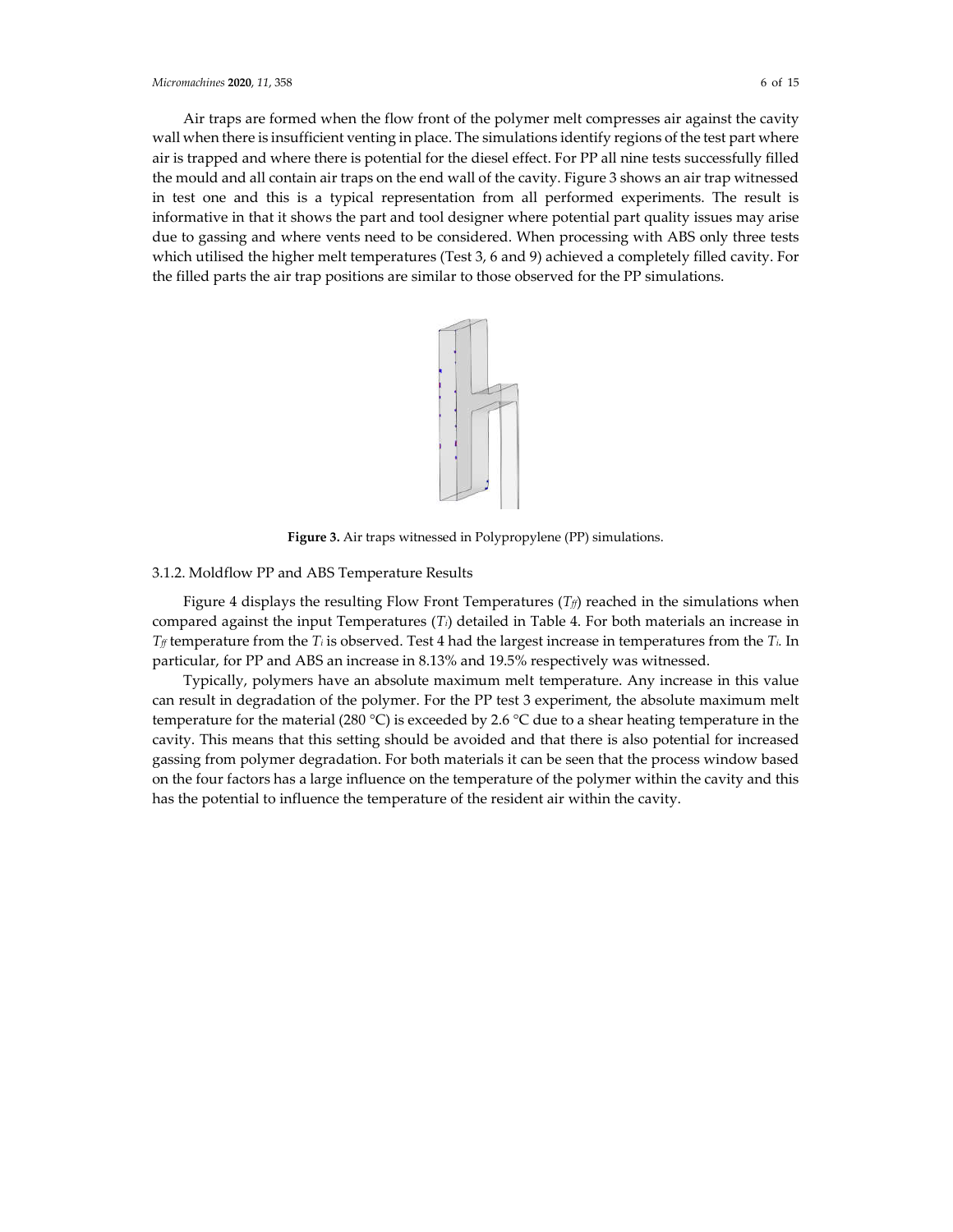



**Figure 4.** Comparison between  $T_i$  and  $T_f$  on filling for PP and Acrylonitrile butadiene styrene (ABS).

# 3.1.3. Moldflow PP and ABS Shear Rate Results

In Figure 5, the simulation shear rate results for PP and ABS are presented. For both materials, tests three, four and eight had the largest presence of shear within their cycles. These three tests utilised the highest injection speed of 800 mm/s. In comparison tests one, five and nine achieved the lowest presence of shear having been processed at the lowest injection speeds of 200 mm/s. The findings demonstrate that the process parameters have a major influence on the resulting shear but importantly no single test goes above the critical shear rate for PP ( $1 \times 10^5$  1/S) and ABS ( $5 \times 10^4$  1/S) [25]. The results demonstrate the potential of shear to increase the temperature and contribute to the formation of gasses within the moulding cavity.

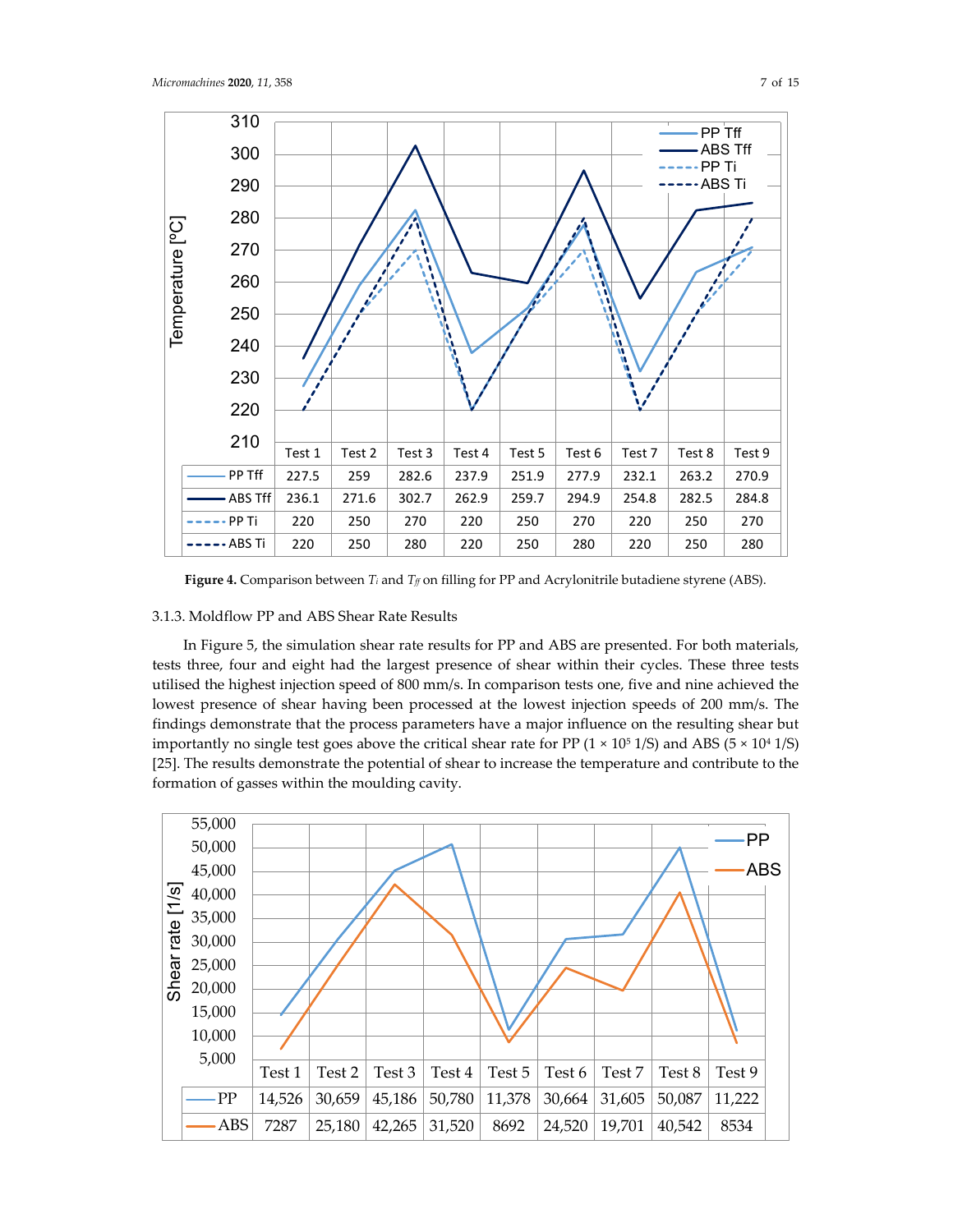#### **Figure 5.** Maximum shear rate for PP and ABS.

#### 3.1.4. PP Analysis of Individual Tests

Further analysis has been performed using the results presented in Figure 4. In particular, test three where the highest bulk and  $T_f$  have been observed. Bulk temperature is used, as it is too difficult to display the temperature change of the polymer within one display as the temperature profile is dynamic and changes with time, location and thickness during the injection process. It also represents the energy transported through particular locations in which it has more physical significance than average temperature. The  $T_f$  value is obtained via the fill analysis within Moldflow and represents the polymer temperature as it reaches a specified point. The original melt temperature *Ti* at the point of injection for test three was 270 °C (*T<sub>i</sub>*) and it increased to 286 °C (*T<sub>ff</sub>*) for the bulk temperature. Also, the flow front temperature had an increase from 270 °C (*T<sub>i</sub>*) to 282.6 °C (*T<sub>f</sub>*). Within the Moldflow analysis the largest region of temperature increase is within the runner of the moulded part where the polymer is experiencing shear, then when it flows into the main cavity it starts to cool. Moldflow does not account for adiabatic heating of the resident air within the model hence no further temperature increases are observed. In reality the flow conditions within the mould presents an ideal environment for the diesel effect to occur whereby the resident air would see a rapid rise in initial temperature before adiabatically compressed.

#### 3.1.5. ABS Analysis of Individual Tests

As with the comparison of the temperature results for PP, test three will be used as this has the highest process parameter conditions and is the most likely test that would see the diesel effect occur. The original melt temperature *Ti* at the point of injection was 280 °C (*Ti*) and it increased to 303.4 °C (*T<sub>ff</sub>*) for the bulk temperature. Also, the flow front temperature increased from 280 °C (*T<sub>i</sub>*) to 302.7 °C  $(T_f)$ . This temperature rise is the consequence of shear heating as observed in Figure 5.

## *3.2. Adiabatic Heating*

#### 3.2.1. Adiabatic Conditions for PP

As the Moldflow software does not account for compressional heat rise in the model, further analysis is required to understand the temperature and shear rate simulation results. Using the results of the  $T_f$  from Moldflow together with the ideal gas law for adiabatic heating (Equation (1)), it is possible to estimate the temperature of the compressed air within the mould cavity. Figure 6 shows the pressure conditions that lead to adiabatic heating occurring for both the PP and ABS polymers. It can be seen that the pressure increases in accordance to the reduction of the volume within the mould cavity. In particular of major relevance for  $\mu$ -IM is that when the unfilled cavity volume is reduced beyond 5 mm<sup>3</sup> the pressure gradients are altered significantly and there is an exponential increase of pressure in the mould cavity. This shows that without venting of the air within the cavity there is an adiabatic process that is taking place, which can result in diesel effect occurring within the mould.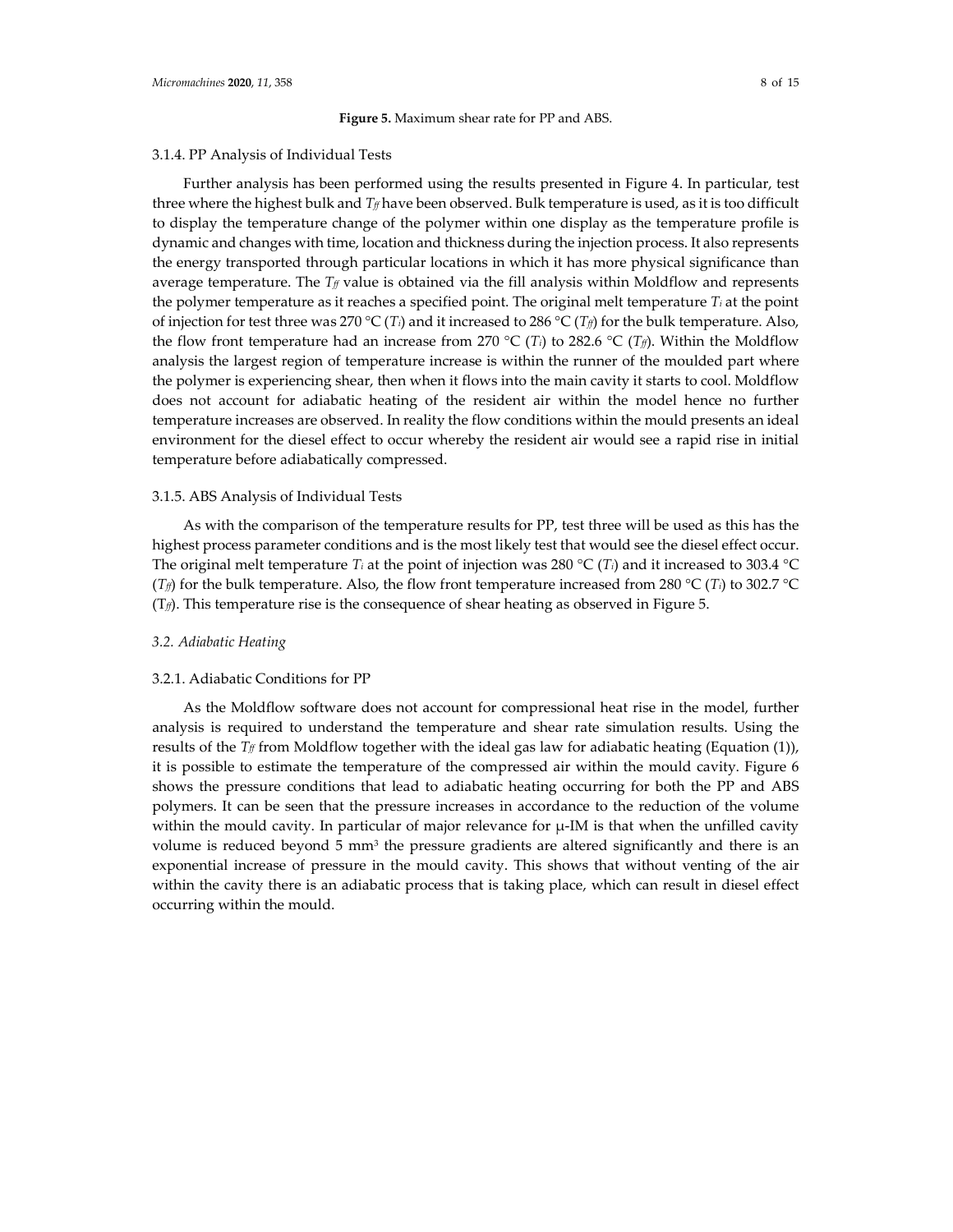

**Figure 6.** Pressure increase when air is compressed in mould.

If the temperature of the resident air within the cavity is already equal to the mould temperature, it can be expected that the resident air will heat up rapidly when in contact with the flow front temperature. Without any venting, the rapid compression of this heated air during the filling process will result in a diesel effect where temperatures within the mould will rise to above 1300 °C (Figure 7). The model calculates that the resident air is compressed to around  $0.5 \text{ mm}^3$ , which simulates an air trap in the mould cavity. According to the ideal gas law the smaller the volume that is achieved under compression the higher the final temperature and it is expected that combustion will occur before such extreme temperatures are reached. At high temperature gassing has already occurred in which fumes are released from the chemical properties of the polymers; this is potentially harmful to the mould and localised etching can be expected. Ignition of the resident gas can take place above 357 °C, as this is the flashpoint of PP as marked by the blue dashed line on the graph in Figure 7. Above this line the risk of damage to the part and the mould remain high. As shown, combustion will occur when the resident air is compressed to around 15 mm3. However, it can be seen that the air-gas mixture has the potential to reach higher temperatures as the volume of air is reduced.

The results in Figure 7 display extremely high temperatures that without adequate venting could be experienced for all nine tests. This can cause extreme problems for the mould cavity itself. To demonstrate this, Figure 7 also displays a red horizontal dashed line indicating the melting temperature of the P20 steel at 1426 °C. The continuous cyclic temperature rise and fall has the potential of causing damage to the mould steel. The potential localised microstructure change could compromise the tooling integrity as typically clamping forces for the mould can reach 50 kN [26]. Previous research studies have demonstrated that venting has proven to reduce the resulting cavity pressure [27]. In addition, studies have demonstrated that when processing PP above the recommended melt temperatures of 180 °C to 240 °C in non-vented moulds there can be severe chemical degradation within the polymer part brought on by elevated temperatures [28].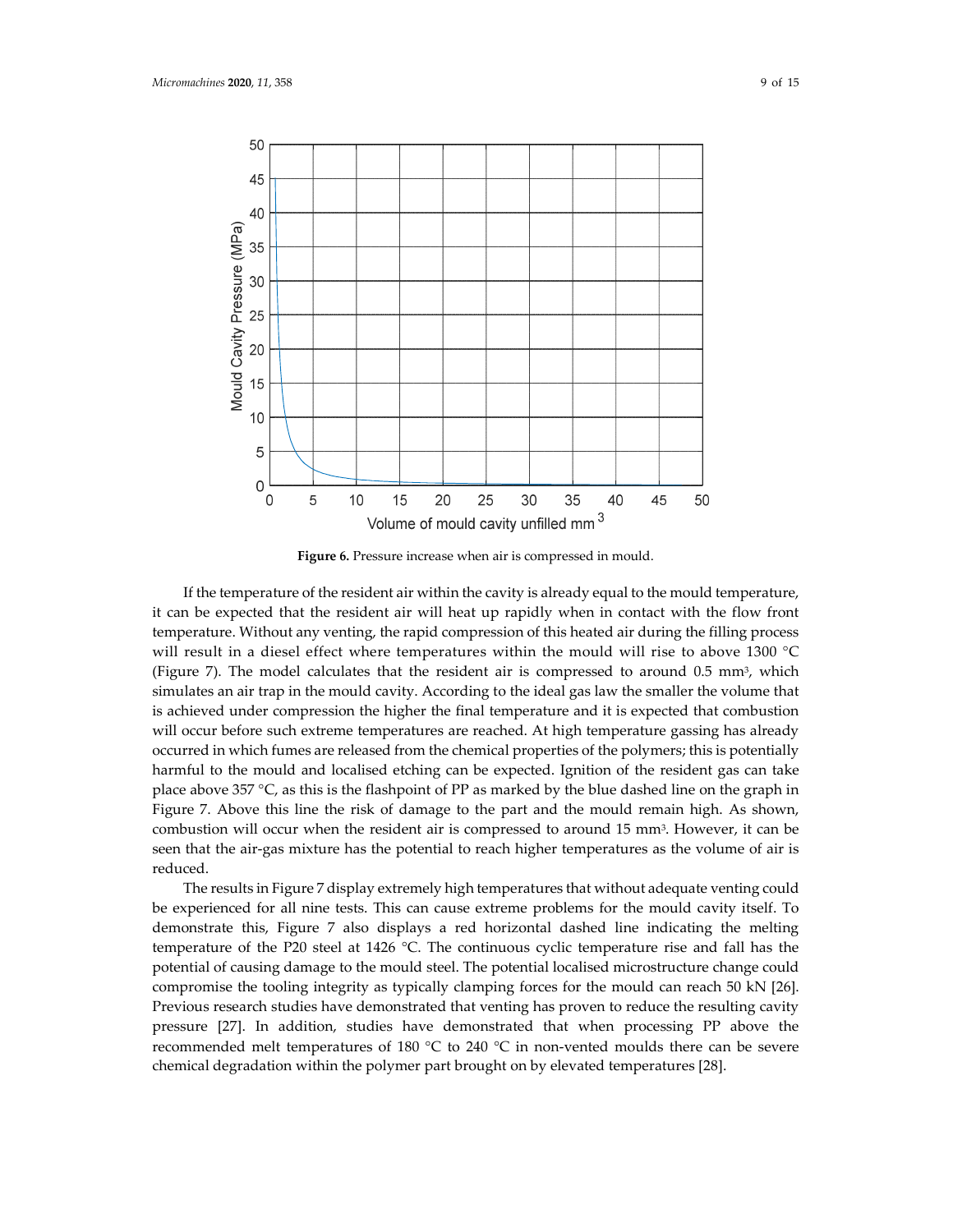

**Figure 7.** Adiabatic temperature increase when air is compressed in mould, PP.

## 3.2.2. Adiabatic Conditions for ABS

Similar to the results for PP, the ABS polymer also undergoes adiabatic heating according to the ideal gas law. Assuming that the polymer  $T_f$  increases the resident air temperature, Figure 8 shows the temperature profile when adiabatic heating occurs. All test results show a resulting cavity temperature above 1300 °C. It is noted that the  $T_f$  received from the ABS results in a higher adiabatic temperature increase when compared to PP. In Figure 8 the red dashed lines indicates the melt point temperature of 1426 °C for the P20 tool steel mould material [29]. With the addition of adiabatic temperature rises, mould temperatures can exceed the auto ignition temperature of ABS which is between 500 °C and 575 °C and represented by the blue dashed line in Figure 8. This demonstrates that without venting all experiments can produce the diesel effect and lead to part and mould damage.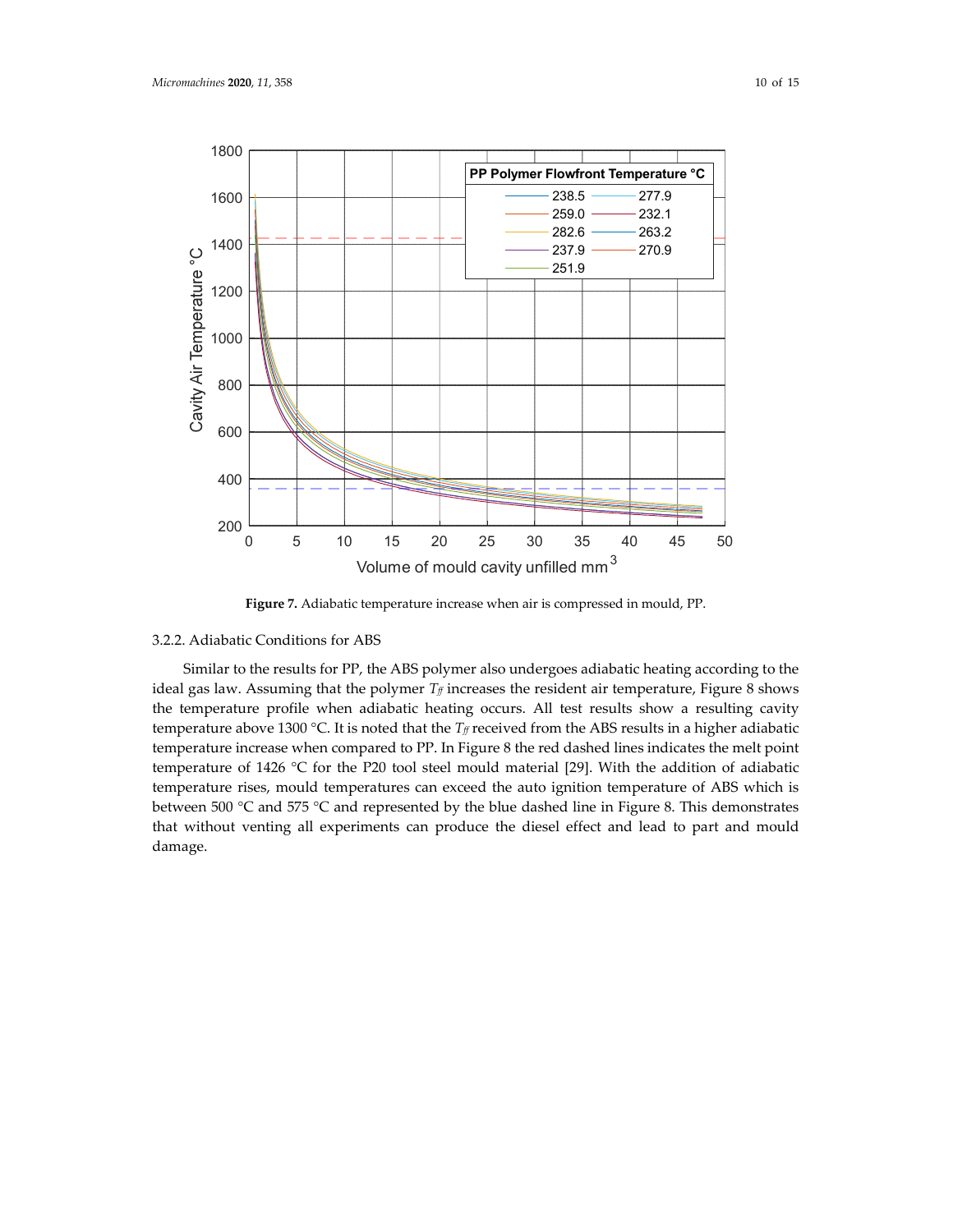

**Figure 8.** Adiabatic temperature increase when air is compressed in mould, ABS.

## *3.3. Comparison with Experimental Data*

In order to validate the simulation results, the experimental work that Griffiths et al. presented is used. This work uses the same part (Figure 1) and process settings (Table 4) used for the simulation results. 180 test runs were performed and the part flow lengths of ten parts for each process combination were measured. For the simulations the Moldflow measurement tool is used to measure the part flow length and it is calculated from the beginning of the runner to the end of the flow front. The physical parts produced had irregular flow fronts so the difference between the highest and lowest portion of the flow front was measured for each part.

It was found that the tests with the highest process parameters had the largest flow lengths (Table 5) [30]. The experimental tests revealed that when comparing the two polymers, PP had the highest average flow length for all nine of the tests conducted. Not all of the ABS parts filled so it was not possible to produce a trapped air and diesel effect in the cavity, therefore these experiments are not considered. For the PP physical experiments, tests three, six and nine had the highest melt temperature and achieved the best filling results (Figure 9). Figure 9 also shows the end of fill images imposed on the CAD model for test one, seven and three. Test three had the highest flow length and this was achieved with high melt and mould temperatures and the highest injection speed of 800 mm/s. This supports the simulation results, which show that these tests can reach the highest  $T_f$ (Figure 4). However, the simulation could not show the trapped air pocket as the simulation assumes the mould is fully vented and therefore no air is trapped.

|        |      | Test Number Flow length PP (mm) Flow length ABS (mm) |
|--------|------|------------------------------------------------------|
| Test 1 | 47.2 | -32.6                                                |
| Test 2 | 52   | 424                                                  |
| Test 3 | 54.7 | 45                                                   |

**Table 5.** Flow lengths for tests of PP and ABS [30].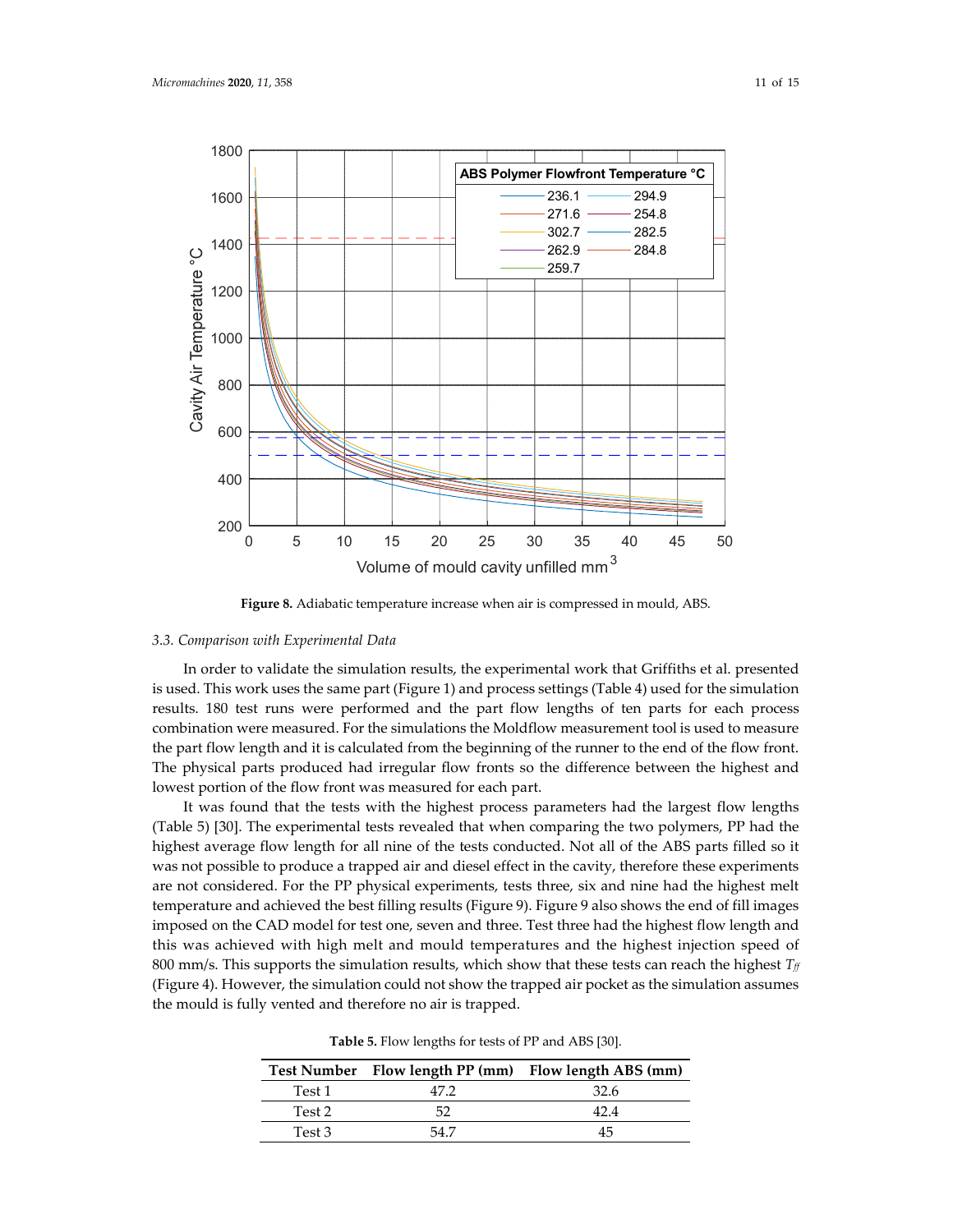| Test 4 | 48.9 | 39.8 |
|--------|------|------|
| Test 5 | 52.8 | 32.5 |
| Test 6 | 54.6 | 29.3 |
| Test 7 | 49.7 | 32.8 |
| Test 8 | 52.7 | 36.4 |
| Test 9 | 54.1 | 33.1 |



**Figure 9.** PP flow lengths for physical Tests 1-9.

The adiabatic model used in this research proves that it is possible to produce a diesel effect if the mould used does not have sufficient venting. The physical experiments also show that the diesel effect is present. The PP results show that the experiment with the lowest flow length (Table 5) and the lowest  $T_f$  (Figure 4) was test 1. It can be seen in Figure 10 that the part has a rounded flow front as expected for a part that is unfilled. Because the part is unfilled there is no possibility of an excessive gas trap. For test three in Figure 9 there is clear evidence of a gas trap. This experiment has the highest flow length and the highest  $T_f$  and as seen in the figure the flow front is uneven and uncharacteristic of a normal flow front. On further inspection of test part from this experiment it can be seen that there are gas pockets within the parts and there is evidence of polymer damage (Figure 11). The PP test parts produced with a high melt temperature displayed signs of part damage due to the resident air inside the cavity, this result confirms the high temperatures observed in the simulations.



Test 1 Test 3

**Figure 10.** Flow fronts for test parts 1 and 3.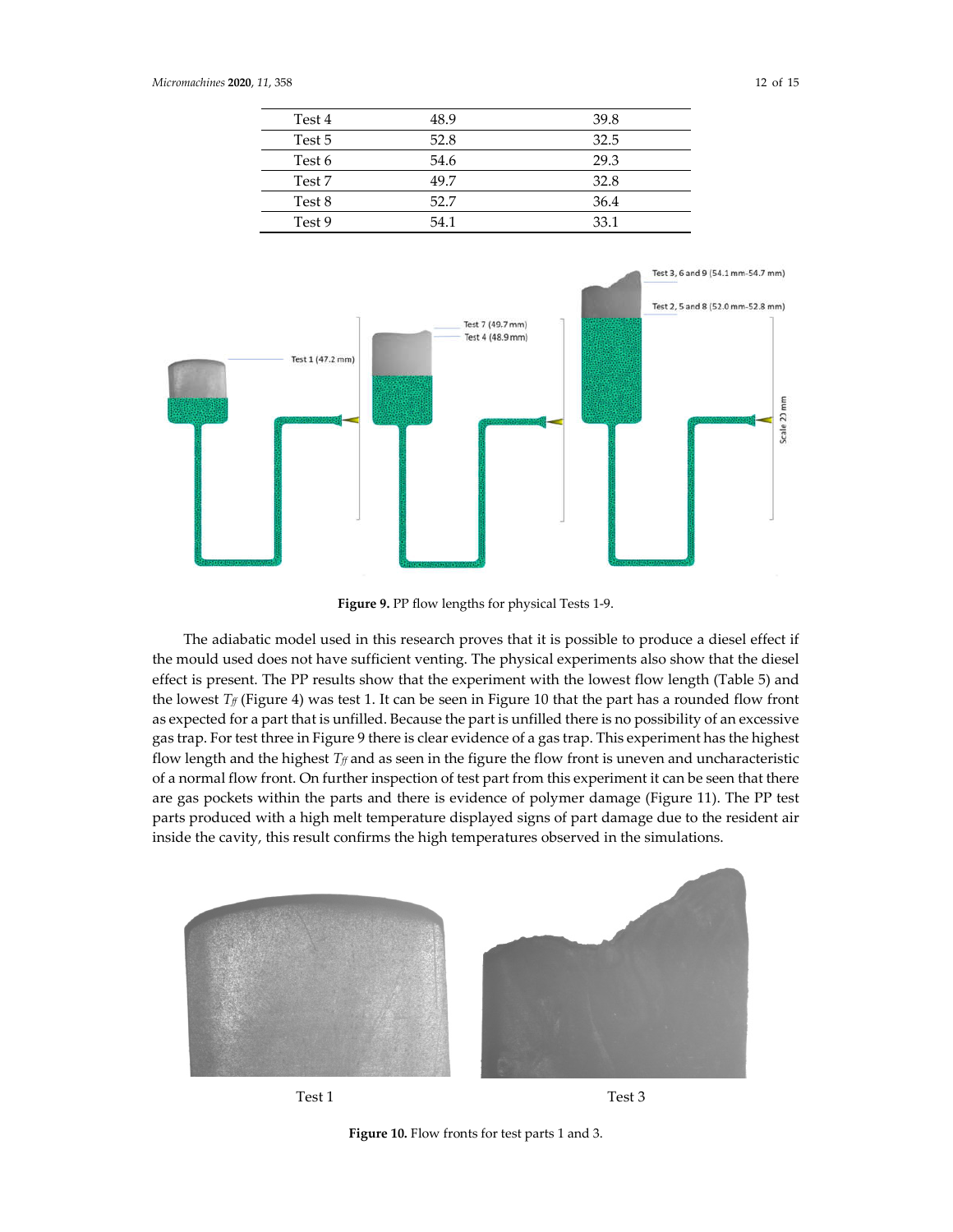

**Figure 11.** Test part 3 flow fronts with gas trapped within the parts.

### **4. Conclusions**

This paper presents an investigation on the influence on µ-IM process parameter settings on adiabatic heating from gas trapped and rapidly compressed within the mould cavity. In the study PP and ABS polymers were processed with a range of different parameters to identify boundary conditions for use within a gas law model. The model is then used to identify adiabatic conditions within the mould cavity. The conclusions are as follows:

- Autodesk Moldflow simulations of an established part design can predict accurate temperature distributions within the µ-IM process. These results can then be used to identify accurate boundary conditions to be used in the gas law model to generate an informed prediction of temperature increases within the moulding cavity.
- In a mould with limited venting, extreme temperature conditions can be present during the filling stage of the process. The results show the maximum air temperature while processing PP can exceed 1300 °C when the melt flow front temperatures are between 238–283 °C. When processing ABS material the mould temperature can exceed 1400 °C when the melt flow front temperatures are above 270 °C. With such significant temperature increases it is highly likely that the polymer parts will degrade and the tooling will experience damage with prolonged use.
- Further work should consider improving the model by the addition of the heat transfer rate of the polymer flow front temperature to the resident air within the mould cavity. The influence of different polymer gases during processing should also be considered for their contribution to the diesel effect.
- The simulation of the factors that influence temperature together with the gas model highlight the potential for adiabatic heating and the physical experiments show that gas traps and part damage are experienced with combinations of process settings. The model shows extreme temperatures within the cavity, the highest temperatures are unlikely to arise as there will always be some natural venting. However, it also shows that with limited venting there is a temperature increase that is detrimental to the process. Due to size limitations macro mould venting solutions cannot always be considered for micro moulds and the findings highlight the need for designs that consider novel venting and air evacuation solutions for improved part quality and tool life.

**Author Contributions:** For this research conceptualization of the investigation was by C.A.G., the methodology and data curation by C.A.G., M.T. Validation was performed by C.A.G., M.T.; formal analysis and the identification of resources was by A.R. The original draft preparation was done by M.T. and the writing—review and editing was performed by G.L. All authors have read and agreed to the published version of the manuscript.

**Funding:** This research was funded by the Future Manufacturing Research Institute, College of Engineering, Swansea University and Advanced Sustainable Manufacturing Technologies (ASTUTE 2022) project, which is partly funded from the EU's European Regional Development Fund through the Welsh European Funding Office, in enabling the research upon which this paper is based. Further information on ASTUTE can be found at www.astutewales.com.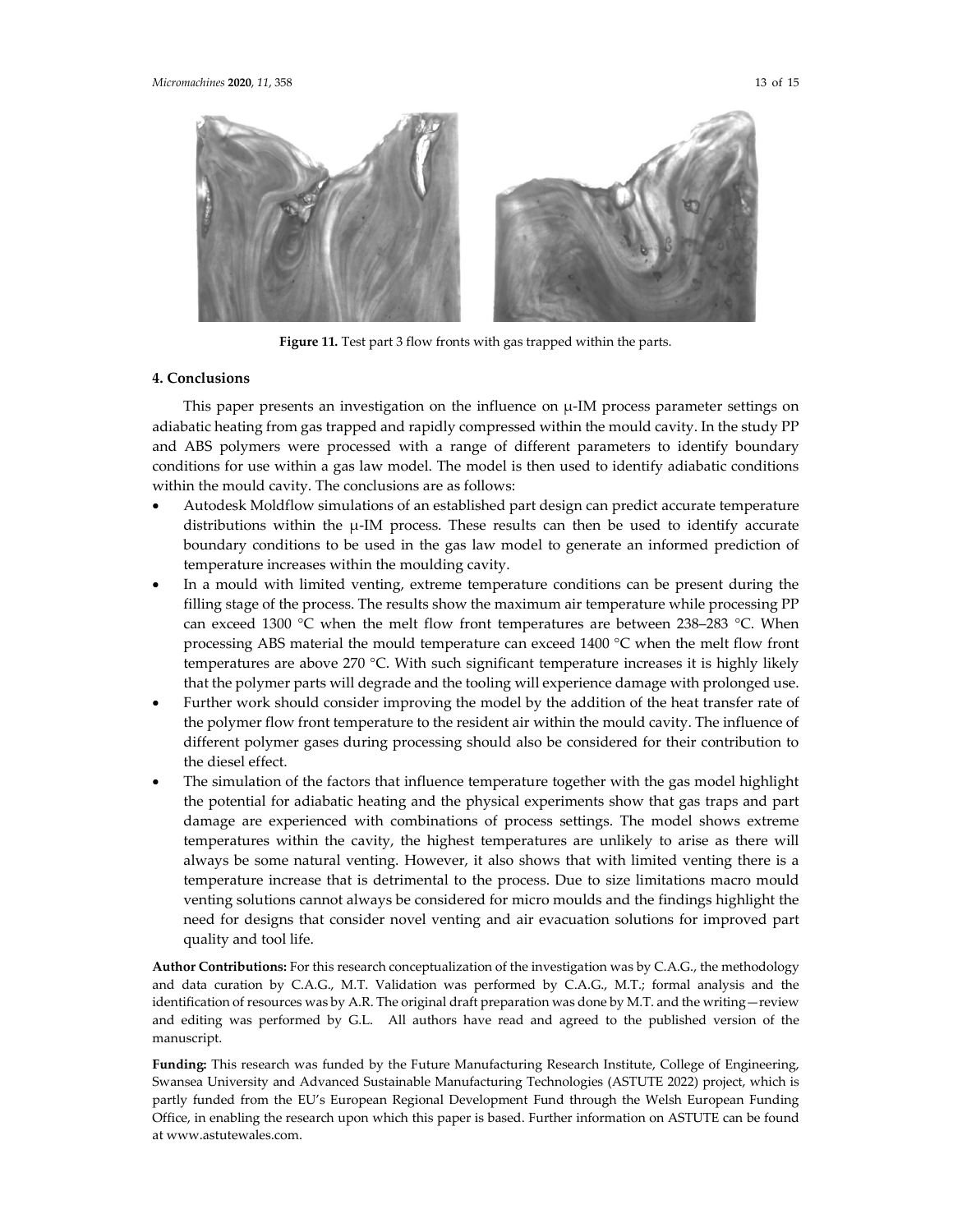#### **Conflicts of Interest:** The authors declare no conflict of interest.

## **References**

- 1. Michaeli, W.; Opfermann, D.; Kamps, T. Advances in micro assembly injection moulding for use in medical systems. *Int. J. Adv. Manuf. Technol.* **2007**, *33*, 206–211.
- 2. Muanchan, P.; Kaneda, R.; Ito, H. Polymer Material Structure and properties in Micro injection moulding parts. In *Micro Injection Moulding*; Tosello, G., Ed.; Hanser: Munich, Germany, 2018; pp. 58–81.
- 3. Fantoni, G.; De Grave, A.; Hansen, H.N. Functional analysis for micro mechanical systems. *Int. J. Des. Eng.* **2010**, *3*, 355-373.
- 4. Fantoni, G.; Gabelloni, D.; Tosello, G.; Hansen, H.N. Micro Injection Molding Machines Technology. In *Micro Injection Molding*. Tosello, G., Ed.; Carl Hanser Verlag: Munich, Germany, 2018; pp. 16–17.
- 5. Sha, B.; Dimov, S.; Griffiths, C.; Packianather, M.S. Micro-injection moulding: Factors affecting the achievable aspect ratios. *Int. J. Adv. Manuf. Technol.* **2006**, *33*, 147–156.
- 6. Zhao, J.; Mayes, R.H.; Chen, G.; Xie, H.; Chan, P.S. Effects of process parameters on the micro molding process. *Polym. Eng. Sci.* **2003**, *43*, 1542–1554.
- 7. Giboz, J.; Copponnex, T.; Mele, P. Microinjection molding of thermoplastic polymers: a review. *J. Micromech. Microeng.* **2007**, *17*, R96–R109.
- 8. Yu, L.; Koh, C.; Lee, J.; Koelling, K.; Madou, M. Experiment investigation and numerical simulation of injection molding with micro-features. *Polym. Eng. Sci.* **2002**, *42*, 871–888.
- 9. Mönkkönen, K.; Pakkanen, T.T.; Hietala, J.; Pääkkönen, E.J.; Pääkkönen, P.; Jääskeläinen, T.; Kaikuranta, T. Replication of sub-micron features using amorphous thermoplastics. *Polym. Eng. Sci.* **2002**, *42*, 1600–1608.
- 10. Shen, Y.; Wu, W. An analysis of the three-dimensional micro-injection molding. *Int. Commun. Heat Mass Transf.* **2002**, *29*, 423–431.
- 11. 1996. Chang, R.Y.; Chen, C.H.; Su, K.S. Modifying the tait equation with cooling-rate effects to predict the pressure-volume-temperature behaviors of amorphous polymers: Modeling and experiments. *Polym. Eng. Sci.* **1996**, *36*, 1737-1846.
- 12. Griffiths, C.A.; Dimov, S.S.; Scholz, S.G.; Tosello, G. Cavity Air Flow Behavior During Filling in Microinjection Molding. *J. Manuf. Sci. Eng.* **2011**, *133*, 11006.
- 13. Helmenstine, A. The Chemical Composition of Air. ThoughtCo, 7 July 2019. Available online: https://www.thoughtco.com/chemical-composition-of-air-604288 (accessed on 7 September 2019).
- 14. Moran, M.; Shapiro, H.; Boettner, D.; Bailey, M. Ideal Gas Mixture and Psychrometric Applications. In *Fundamentals of Engineering Thermodynamics*; Wiley: Hoboken, NJ, USA, 2010; pp. 713–804.
- 15. Košík, M.; Likavčan, L.; Bilik, J.; Martinkovič, M. Diesel Effect Problem Solving During Injection Moulding. *Res. Pap. Fac. Mater. Sci. Technol. Slovak Univ. Technol.* **2014**, *22*, 97–102.
- 16. Menges, G.; Michaeli, W.; Mohren, P. *How to Make Injection Molds*; Carl Hanser Verlag GmbH & Co. KG: Munich, Germany, 2001; p. 631.
- 17. Yao, N.; Kim, B. Scaling Issues in Miniaturization of Injection Molded Parts. *J. Manuf. Sci. Eng.* **2004**, *126*, 733–739.
- 18. Masuzawa, T. State of the Art of Micromachining. *CIRP Ann.* **2000**, *49*, 473–488.
- 19. Piotter, V.; Hanemann, T.; Ruprecht, R.; Haußelt, J. Injection molding and related techniques for fabrication of microstructures. *Microsyst. Technol.* **1997**, *3*, 129–133.
- 20. Sorgato, M.; Babenko, M.; Lucchetta, G.; Whiteside, B. Investigation of the influence of vacuum venting on mould surface temperature in micro injection moulding. *Int. J. Adv. Manuf. Technol.* **2016**, *88*, 547–555.
- 21. Despa, M.S.; Kelly, K.W.; Collier, J.R. Injection molding of polymeric LIGA HARMs. *Microsyst. Technol.* **1999**, *6*, 60–66.
- 22. Lucchetta, G.; Sorgato, M.; Carmignato, S.; Savio, E. Investigating the technological limits of micro-injection molding in replicating high aspect ratio micro-structured surfaces. *CIRP Ann.* **2014**, *63*, 521–524.
- 23. Xie, L.; Shen, L.; Jiang, B. Modelling and Simulation for Micro Injection Molding Process. In *Computational Fluid Dynamics Technologies and Applications*; InTech: Rijeka, Hrvatska, 2011; pp. 317–332.
- 24. Crawford, C.; Quinn; Physiochemical properties. In *Microplastic Pollutants*; Elsevier: Amsterdam, The Netherlands, 2017; pp. 57–101.
- 25. Autodesk Moldflow, "Shear Rate Result," Autodesk Moldflow, 28 May 2017. [Online]. Available online: https://knowledge.autodesk.com/support/moldflow-